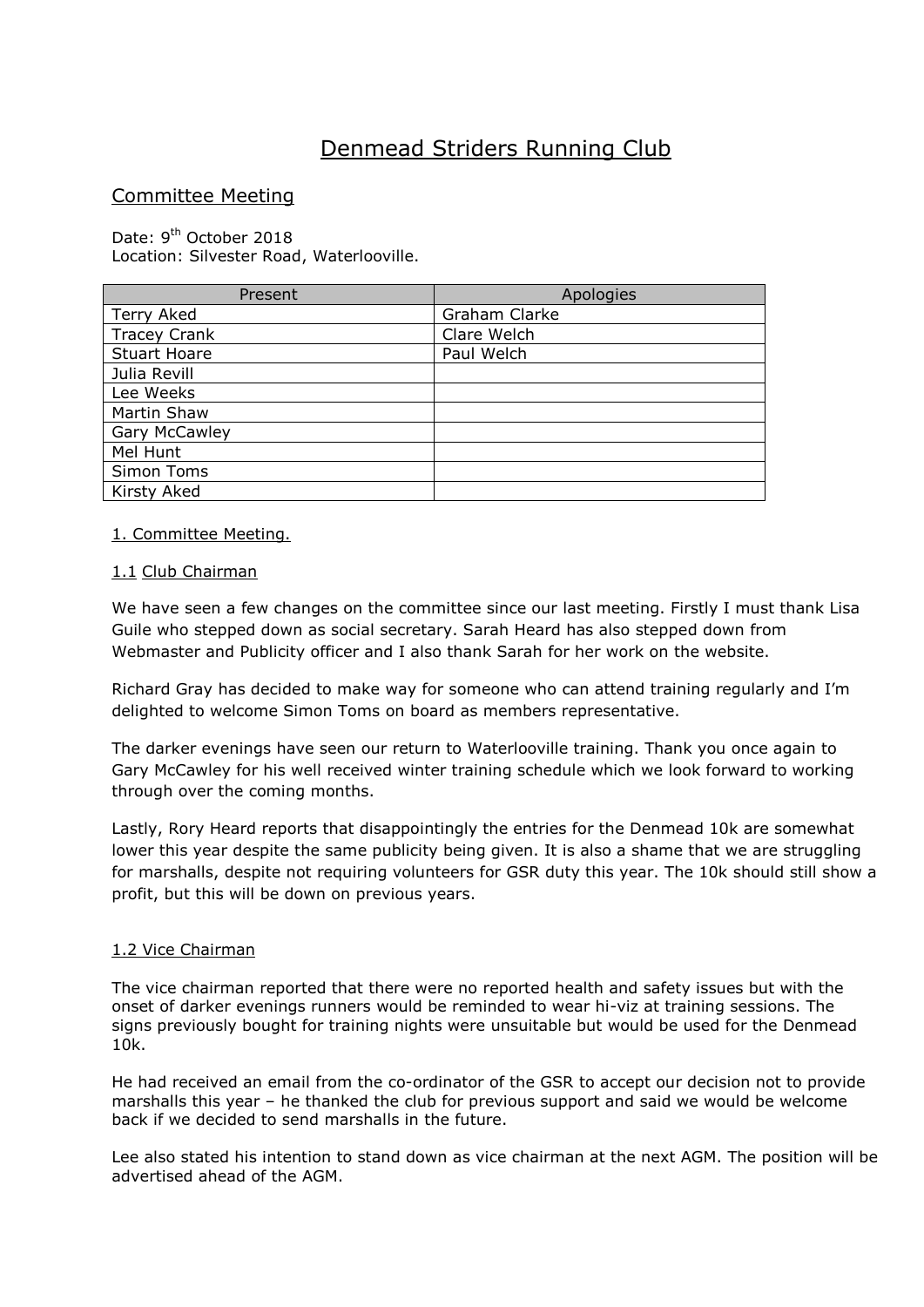#### 1.3 Club Secretary

Matters Arising from 10<sup>th</sup> July meeting:

Plans for Website Improvement: Sara Heard has stepped down from her position as Webmaster. Clare Welch now has the webmaster log in and is corresponding with Graham Clarke to learn how to make improvements. The Facebook page has been renamed as Denmead Striders and the old site has been closed.

Men's D Team: No action taken for this season, will review next year.

RNA Club Booking: Date for AGM and Awards Night was agreed as  $15<sup>th</sup>$  March. The Secretary will ensure that the venue is booked.

The Secretary had received notification from England Athletics that for the 2019-20 fees will be as follows:

Athlete Registration will remain at £15 per person Club Affiliation fee will rise to £150 per club.

#### 1.4 Club Treasurer

The accounts are appended. The accounts show that this year we have spent more than income but still have funds. The Denmead 10k currently has a surplus of £400 but there are still costs to come out, more places may be sold and double medals have been bought which would increase profits next year. Funds had now been put on deposit and 43p interest was gained.

Other expected expenditure is for coaching courses when suitable courses are run for our coaches.

#### 1.5 Membership Secretary

New membership has slowed to 1 or 2 per month. It was confirmed as previously discussed that the membership fee for 2019 would increase to £25 of which £15 goes to England Athletics. After the meeting the Club Secretary confirmed that we would need to have 151 paid up first claim members on 5<sup>th</sup> November to get 2 club places for London Marathon.

#### 1.6 Club Captains

#### Ladies: Kirsty Bailey reported

A great start to the 2018/2019 season for the ladies teams! Without getting too excited as it is very fresh into the new season, I am pleased to announce that after 2 races our Ladies A team Division 1 are in 3rd spot and Ladies B Division 1 are in 4th spot. We've had a few returning faces with Nicola Sibley and Amy Gaunt competing at Overton and Sally Rowe competing at Solent and a welcome return of a regular face, Anita Crawley who competed at both races.

Suzanne Richardson and Linda Taylor gave solid performances at Solent, supporting one another throughout the race to cross the line together and both improve on last year's times.

We have however only just had enough attendance to make 2 full teams. I'm hoping this is just a slow uptake at the beginning of the season and I know that there have been a few ladies returning from injury. My main focus is to drive further participation over the coming races.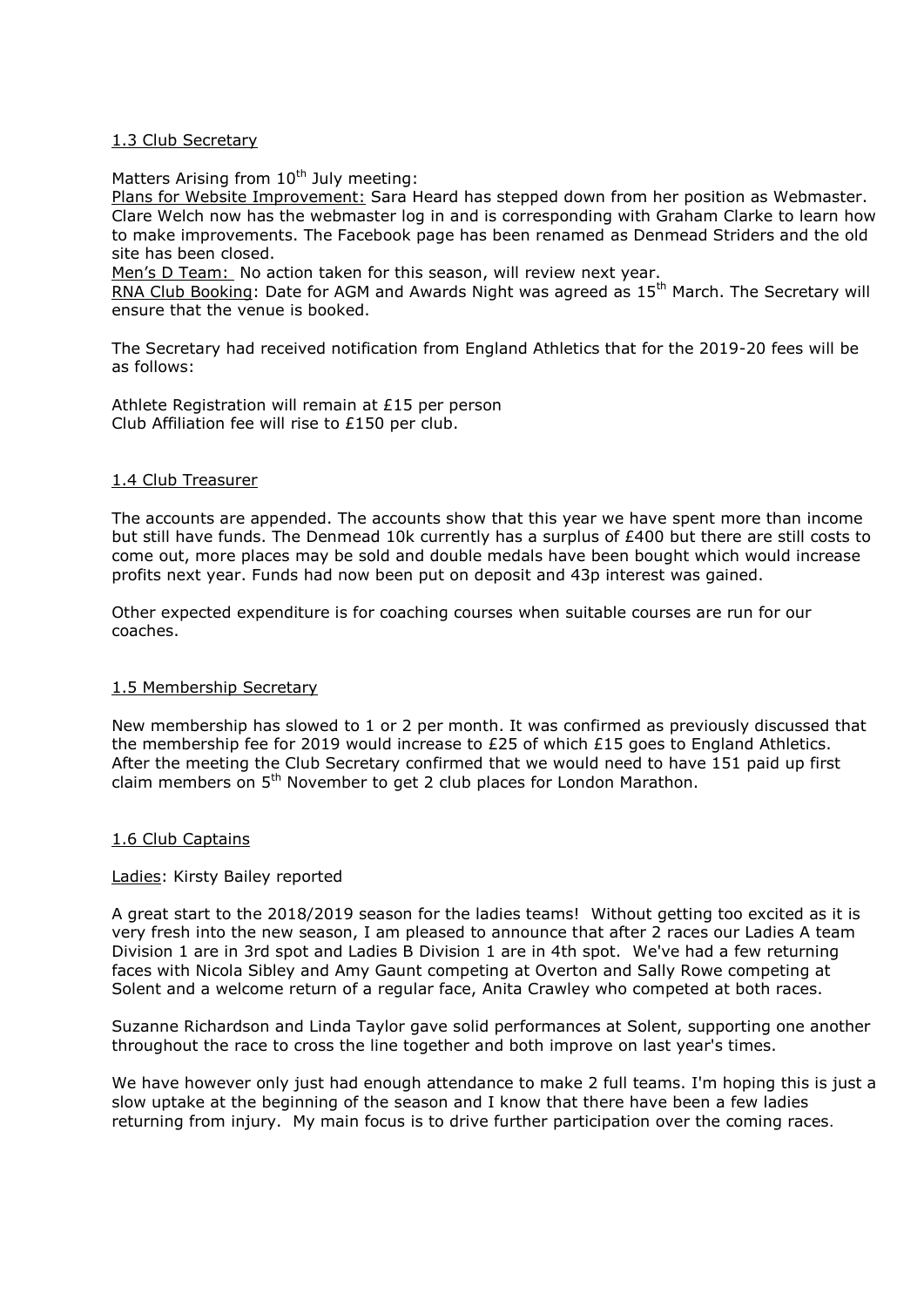Men: Martin Shaw reported:

There were 15 men for Overton and 16 for Solent half, a good turnout for races that are furthest away.

After just 2 races the league positions are: A team 5<sup>th</sup> place in A Division 1 B team  $5<sup>th</sup>$  place in B Division 1 C team  $2<sup>nd</sup>$  place in B Division 2

1.7 X-Country Representative.

Paul Welch was unable to attend but reported;

The league has now found a replacement for Bob Ayer in the form of co-chair's Tim Fowler & Avi Govind (both BMHAC I think)

The date and/or the venue for the Portsmouth Joggers XC is yet to be confirmed, I will let everyone know as soon as I do. The website will be kept up to date with further information.

The Cross Country League now has some new resources:

A new website: [www.southerncrosscountryleague.co.uk](http://www.southerncrosscountryleague.co.uk/)

A Facebook page: [www.facebook.com/SCCLUK](http://www.facebook.com/SCCLUK)

A Twitter account: [www.twitter.com/SCCLUK](http://www.twitter.com/SCCLUK)

All that is left to say is that I'm very much looking forward to getting the new season started on 28th at Pamber Forest.

#### 1.8 Striders League.

Graham Clarke was unable to attend but reported;

The first race of the 13<sup>th</sup> season of the Striders' League competition took place on a warm sunny afternoon in Overton in which 21 members earned themselves League points. The second race, the Solent Half saw an even greater participation of 23 members, despite the inclement conditions right up to the start of the race.

It is too early in the season to identify any clear leaders but Linda Taylor is to be complimented on gaining 9 points (gold standard) for her superb performance at Solent. To date, there are 33 participants, 11 of whom have gained points from both races.

The up-to –date score sheets for men and ladies have been put on the website but a small change needs to be made to the HTML code (to ensure the correct wording) before the full results spreadsheet can be inserted.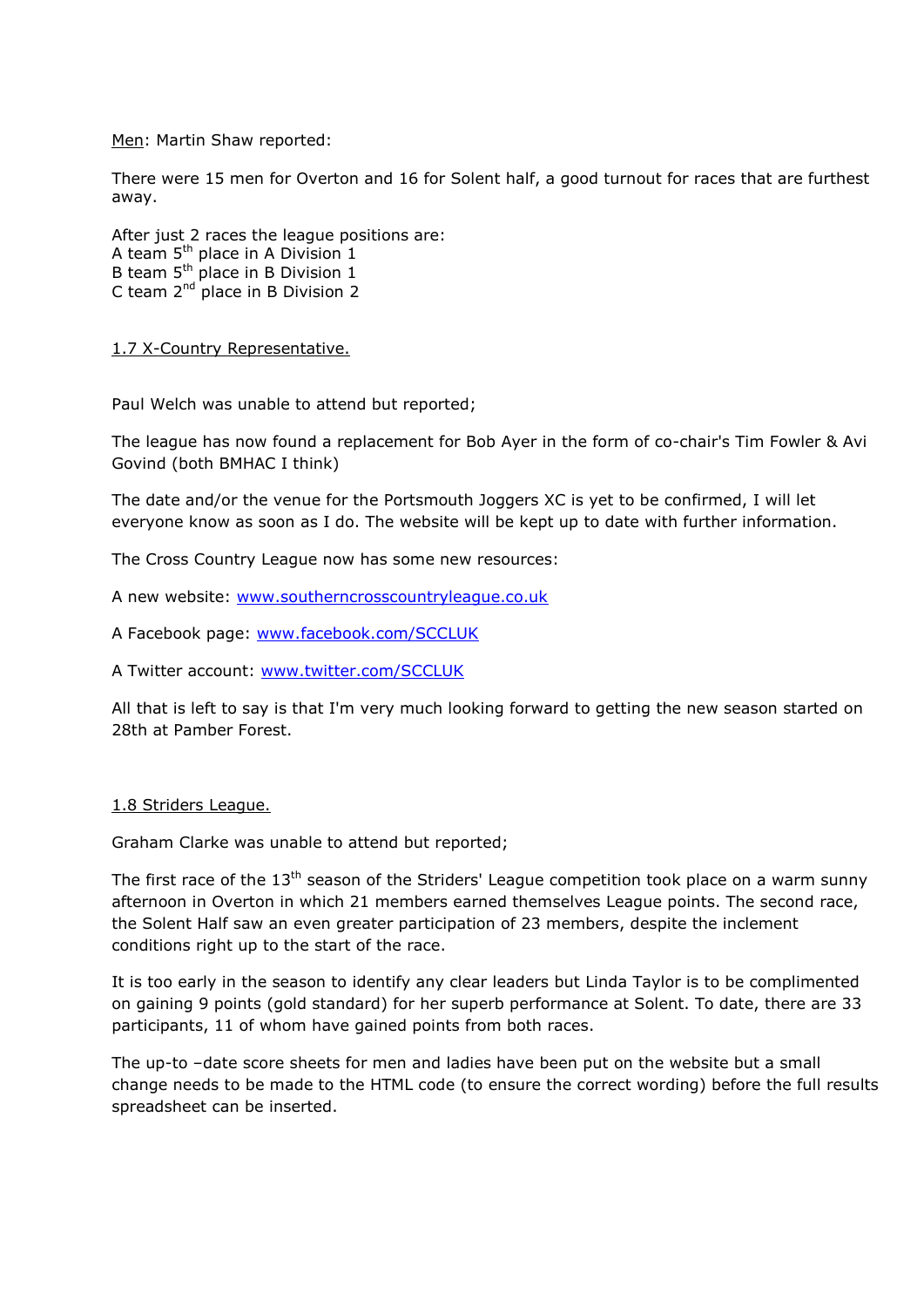### 1.9 Social.

It had been agreed not to replace the Social Secretary position at present. Lee Weeks will continue to organise curry and drink nights. The Christmas party is all booked including the DJ. Terry has organised some raffle prizes and members will be asked to contribute to the raffle. There will be a pre Christmas drinks night around mid November.

#### 1.10 Publicity Officer

There was some discussion around publicity for the Denmead 10k as numbers were down. There had been a good amount of publicity with leaflet drops at races, facebook and good feedback from previous runners. Low numbers may be attributed to the timing of the race with other races around the time. The 10k committee will look at this after this year's event.

#### 2.0 Coaching.

Gary McCawley reported that the new schedule had been well received. There was strong evidence of coaches doing well with several members achieving PBs and new members becoming more confident.

There are some signs of cabling on the pavements on the training routes at Berewood but there is nothing showing on the County website so there should be no disruption, Gary will advise coaches if there are any forthcoming issues.

Gary had attended the HRRL meeting.

- There were assurances that the problems that hampered the start of Overton race would not be repeated.
- There was confusion over race results and if they should be based on chip or gun time it was confirmed that EA rules state that race results are always based on gun time.
- HRRL were possibly being taken to court for ageism as there was only one prize for the over 60 category but 3 prizes for younger ages at Gosport.
- HRRL mugs would be available at Gosport half.
- League races are filling up very quickly, new races such as Fleet were expected to sell out fast.

#### 3.0 Members Representatives.

Simon Toms was welcomed as a new members representative.

No members had reported problems.

## 4.0 A.O.B.

4.1 Newsletter – Clare had struggled to get an edition out last month. There was some discussion about whether it needed to be monthly as lots of information is on the website and facebook page. Clare does get plenty of input but it was agreed that the newsletter could move to a quarterly publication.

4.2 Denmead 10k – Rory Heard is looking at succession planning for the Denmead 10k. He will report after this year's race.

#### Next Meeting

8<sup>th</sup> January 2019.